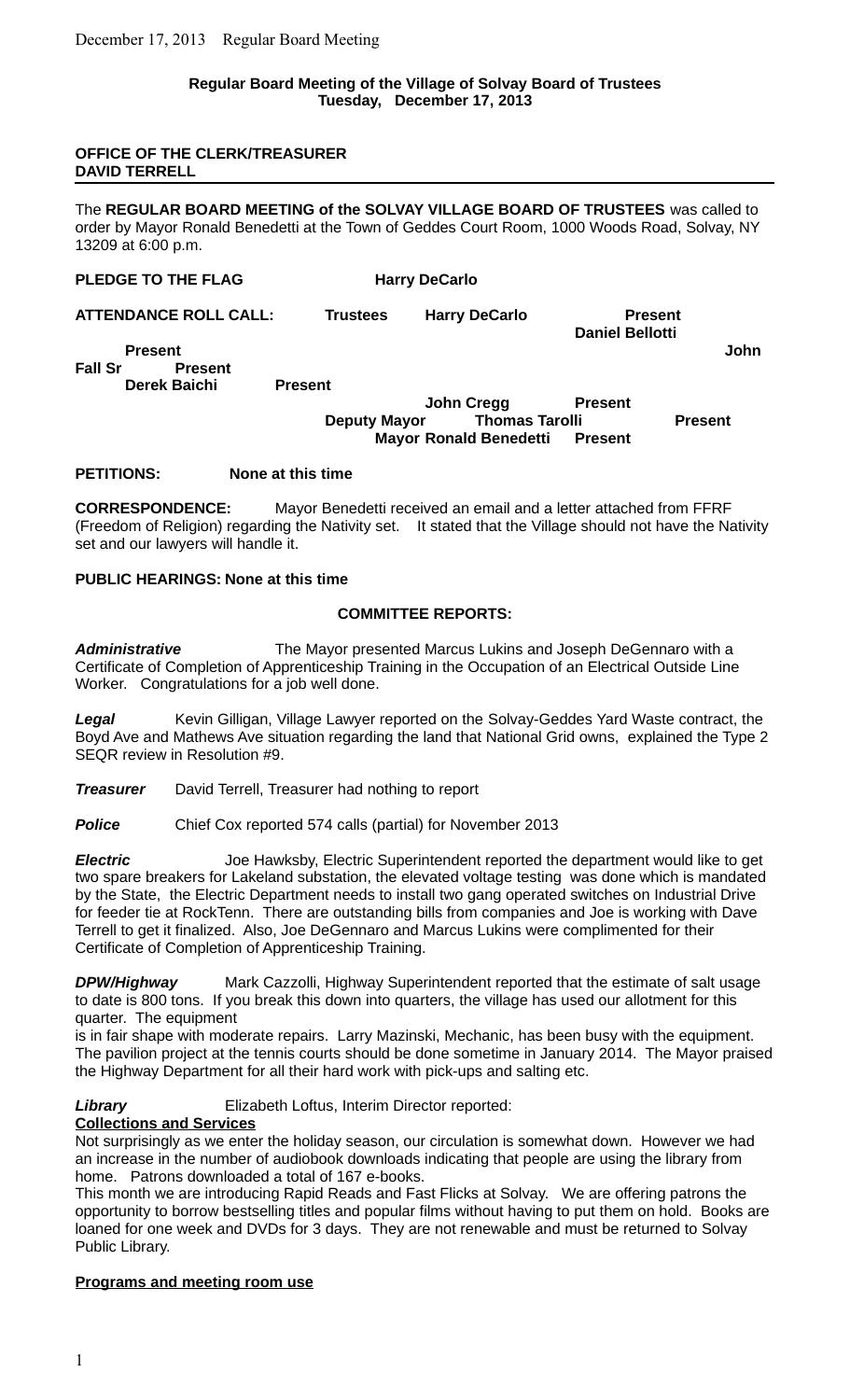In November the library sponsored 13 programs for kids which were attended by 45 children. 87 people attended the 5 programs offered for adults. 14 groups used our meeting rooms with 131 people attending those meetings. Our public access computers were signed out a total of 864 times. Now and through December 18 computer users are being asked to complete an Impact Survey on our computers and internet access.

Our annual Holiday Open House on December 8 was a wonderful event and we appreciated so many Village officials taking the time to stop by. Everyone seemed to enjoy the refreshments sponsored by our Board of Trustees and the Piercefield Women's Group. The Highland Winds Quartet comprised of local music educators performed a nice medley of holiday, classical and popular folk tunes. We have some special programs planned for kids during the Holiday Break and have distributed flyers around the village to advertise these programs.

## **Friends of the Library**

The Friends did a great job furnishing gift baskets that were raffled off at the end of the Holiday Open House. They also provided newly printed magnets with the Library's hours. The Friends had their holiday luncheon at Bridge Street Tavern on December 13 at which they distributed their latest newsletter.

## **Community Outreach**

I have made two visits to Learn As You Grow Day Care where I read to several groups of children ranging in age from 18 months to four years old. The children really seem to enjoy all the books and other activities I shared with them.

I attended the annual Legislative Breakfast with state representatives on December 13. This annual event sponsored by the Central New York Library Resources Council is a great way to meet with several legislators at one time and speak with them about library funding and other initiatives. It is also an opportunity to thank them for all they do. I had the chance to speak with Senator DeFrancisco and thank him for attending our Open House as well as for his support of cultural programs in the Library. In conjunction with Senator DeFrancisco's Office we are collecting cell phones for soldiers through January 6.

## **Facility and Security News**

Solvay Glass has begun replacing windows in our Fiction Room. This is the last phase of the construction project undertaken at Solvay Library.

We had some disturbances with some neighborhood kids and worked with the Police Department to review appropriate measures for handling and resolving these kinds of situations. Elizabeth Loftus, Interim Director - Solvay Public Library

*Codes* Tom Tarolli reported for Pete Albrigo, Code Officer. Pete was at the codes meeting and reported on the past year the absentee landlords and building inspections are coming along. The Sharp Car Dealer on Bridge Street is a "work in progress". Nadine Bell, Attorney will come to the next Codes meeting on Monday, January 20<sup>th</sup>, 2014 at 5:30 and will have suggestions on the political signs.

## *Stormwater* **Anthony DeStefano reported:**

## **December 10th Village Stormwater Committee Meeting Highlights**

 $\checkmark$  NYSDEC Environmental Audit Policy

 $\circ$  Based on the 2012 Self Assessment performed as required by the MS4 permit, the Village is currently implementing the majority of Best Management Practices (BMPs) concerning municipal pollution prevention and good housekeeping.

o With a relatively low environmental violation exposure level, the Committee decided to postpone participating in the program at this time and instead concentrate on implementing additional pollution prevention BMPs.

- $\checkmark$  Davis Drainage Complaint
	- o This issue was brought to the Board's attention at the November Regular Board meeting.
	- $\circ$  Site has been visited and potential mitigation options have been developed.

o My report is under internal review and will be released to the Board once that review is completed, no later than the end of this week.

 $\checkmark$  Youth Center Bioretention Project

 $\circ$  The "Save the Rain" program requires the applicant to own the property where the project is located. Since the Committee meeting, we have confirmation from the County that they'll only require a long term agreement (10 years or more) with the Solvay Tigers so they can show a benefit to the taxpayers financing the program.

o Village Attorney has suggested an easement, which the County agrees will meet their requirements.

o Next step: Meet with Solvay Tigers to discuss the easement.

## **December 16th Village Codes Committee Meeting**

 $\checkmark$  At Trustee Tarolli's request, I met with the Codes Committee to discuss drainage issues (property owners changing drainage patterns and/or discharging additional stormwater runoff to abutting properties) that are not specifically addressed in the Village's Code book.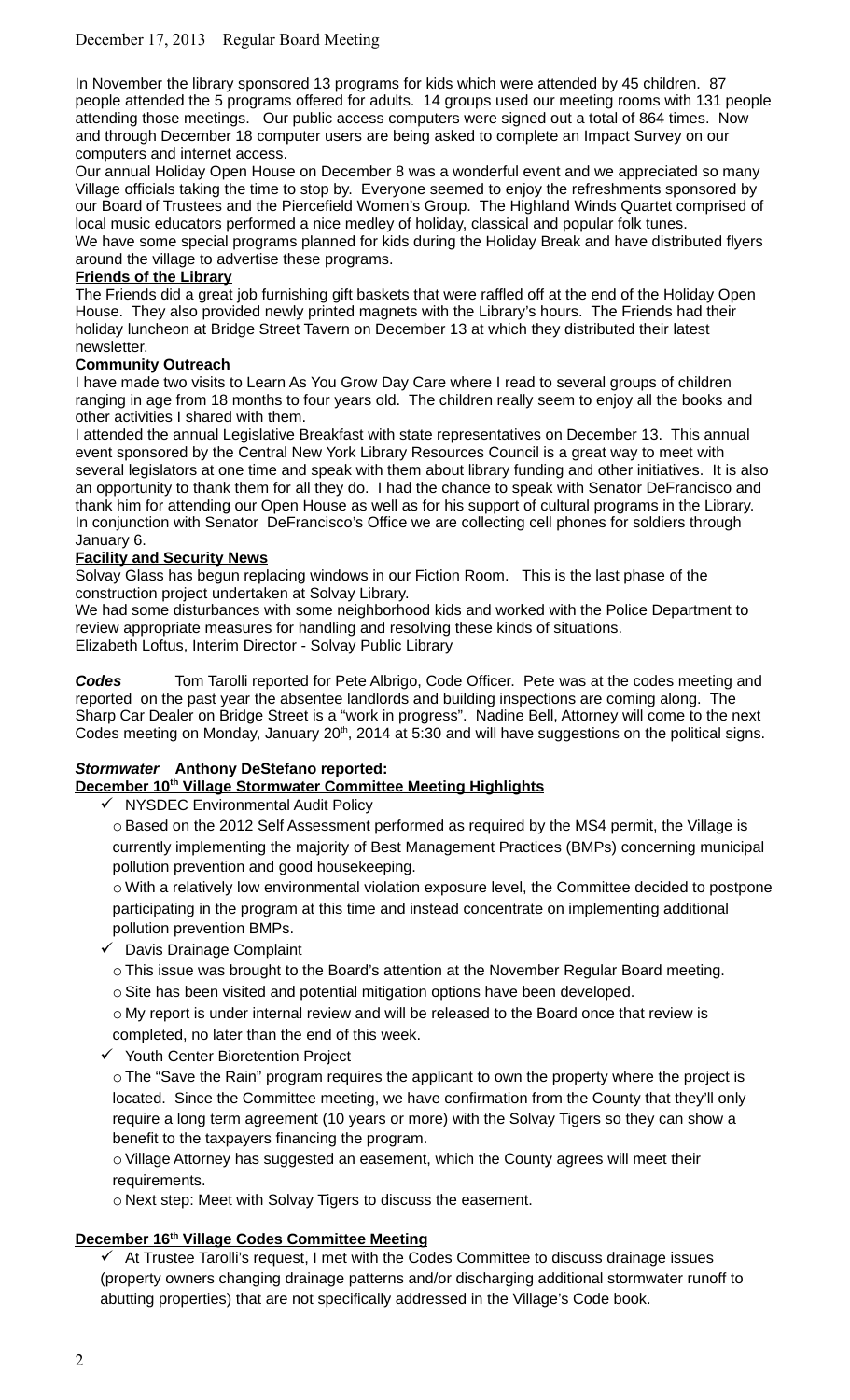$\checkmark$  All were satisfied after the discussion that these issues can be addressed during the Village's SEQR review, not to mention civil court decisions available to individual property owners.

#### **RESOLUTIONS:**

1. Authorization from the Board of Trustees to approve the minutes from the November 26, 2013 Regular Board Meeting and the Reading of the Minutes be herewith dispensed. **MOTION: Daniel Bellotti**

| IVIU I IUIV.   | <b>DAILEI DEIIUM</b> |                       |
|----------------|----------------------|-----------------------|
| <b>SECOND:</b> | Derek Baichi         |                       |
| AYES:          | <b>NAYES:</b>        | <b>MOTION CARRIED</b> |

2. Authorization from the Board of Trustees to pay C&S Engineers \$6359.52 for services rendered form

| 11/1/13-11/30/13. |                        |   |                       |
|-------------------|------------------------|---|-----------------------|
| <b>MOTION:</b>    | John Fall Sr           |   |                       |
| <b>SECOND:</b>    | <b>Daniel Bellotti</b> |   |                       |
| AYES:             | <b>NAYES:</b>          | 0 | <b>MOTION CARRIED</b> |

3. Authorization from the Board of Trustees to pay Costello, Cooney & Fearon, PLLC \$11,063.00 for services rendered for the month of November 2013.

**newly**

| <b>MOTION:</b> | Derek Baichi         |   |                       |
|----------------|----------------------|---|-----------------------|
| <b>SECOND:</b> | <b>Harry DeCarlo</b> |   |                       |
| <b>AYES:</b>   | <b>NAYES:</b>        | n | <b>MOTION CARRIED</b> |

4. Authorization from the Board of Trustees to approve the Budget Modifications: **MOTION: John Cregg SECOND: John Fall Sr AYES: 7 NAYES: 0 MOTION CARRIED**

## **Village of Solvay General Fund**

|                |       | (as modified)<br>Current | proposed          | <br>modified<br><b>Budget</b> |
|----------------|-------|--------------------------|-------------------|-------------------------------|
| <b>Account</b> | ⊤itle | <b>Budget</b>            | <b>Budget Mod</b> | Amount                        |

#### **Revenue**

|         | Total                 | 3,243,433 | 36,659   | 3,280,092 |
|---------|-----------------------|-----------|----------|-----------|
|         |                       |           |          |           |
|         |                       |           |          |           |
| 430010A | State Aid- Per capita | 192,467   | (14,126) | 178,341   |
| 426800A | Insurance recoveries  | 3,000     | 25,384   | 28,384    |
| 410010A | Real estate taxes     | 3,047,966 | 25,401   | 3,073,367 |

# **Expense**

| $\overline{\mathbf{s}}$ |                                    |           |           |           |
|-------------------------|------------------------------------|-----------|-----------|-----------|
| 510104A                 | <b>Board of Trustees-</b><br>Other | 600       | 400       | 1,000     |
| 513204A                 | Auditor-other                      | 10,000    | 3,850     | 13,850    |
| 514404A                 | Engineer - Other                   | 25,000    | 10,000    | 35,000    |
| 514504A                 | Election-other                     | 810       | (725)     | 85        |
| 531201A                 | Police-Wages                       | 1,090,456 | 25,384    | 1,115,840 |
| 5312.05A                | Police-other-Fuel                  | 12,566    | 10,000    | 22,566    |
| 5312.13A                | Police-other-Equ<br>repair/ser     | 225       | 2,000     | 2,225     |
| 5312.15A                | Police-other-office supp           | 574       | 400       | 974       |
| 5312.17A                | Police-other-computers             | 36        | 100       | 136       |
| 5312.18A                | Police-other-Association<br>fee    | 0         | 200       | 200       |
| 5312.19A                | Police-other-Misc<br>expenses      | 1,158     | 600       | 1,758     |
| 5312.20A                | Police-other-telephone             | 4,640     | 2,000     | 6,640     |
| 531204A                 | Police dept - other                | 30,900    | (15, 300) | 15,600    |
| 571204A                 | Pool-Other                         | 6,337     | 2,000     | 8,337     |
| 581201A                 | Sanitary sewer-Wages               | 10,724    | 5,000     | 15,724    |
| 581401A                 | <b>Storm Sewer-Wages</b>           | 47,157    | (5,000)   | 42,157    |
| 581601A                 | <b>Refuse Collection-</b><br>Wages | 13,113    | 3,000     | 16,113    |
| 581701A                 | <b>Street Cleaning-Wages</b>       | 94,377    | (3,000)   | 91,377    |
|                         |                                    |           |           |           |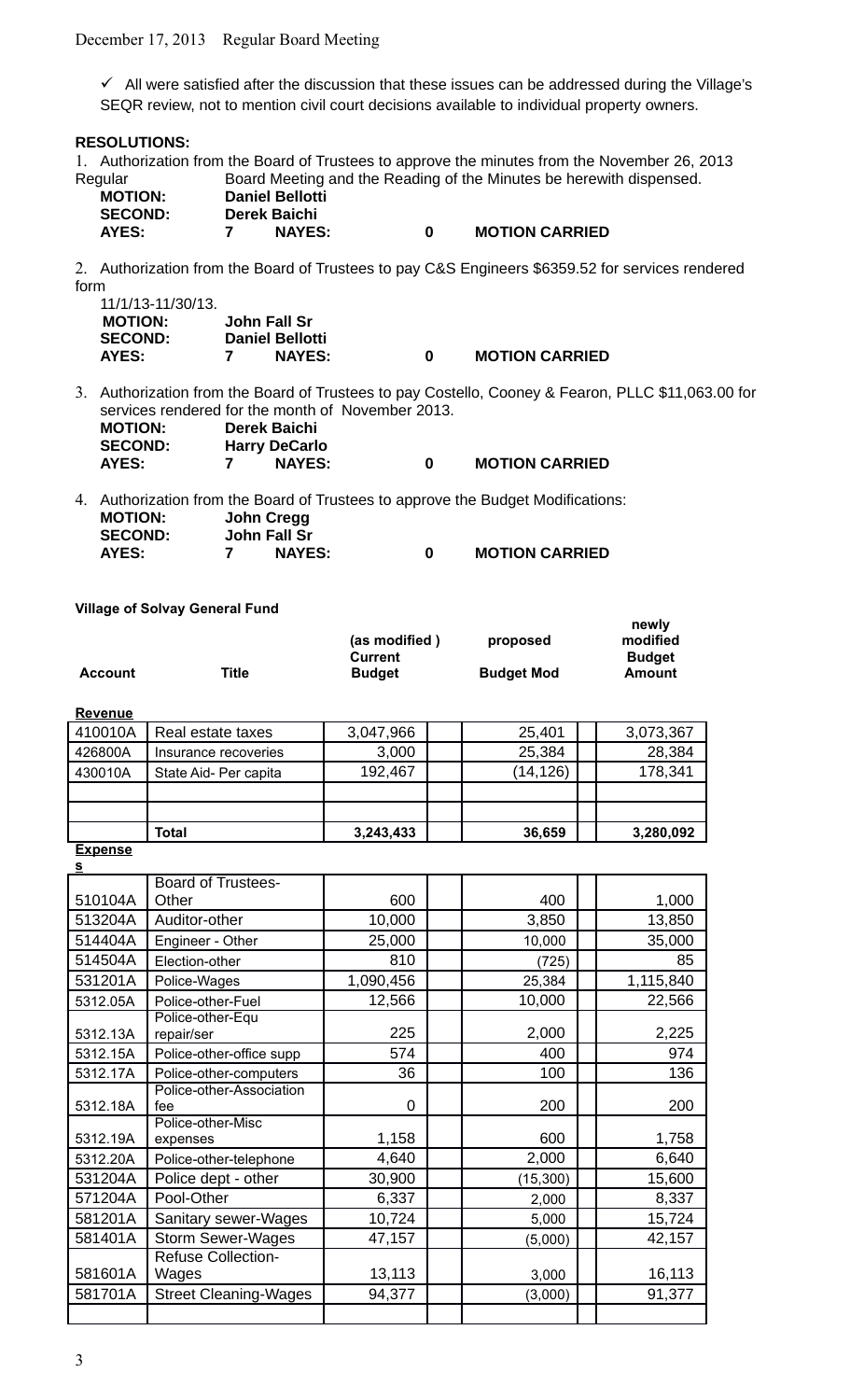$\overline{\phantom{a}}$ 

|                                                                                                                                                                                                                                                                                                                                                                                                                                         | <b>Total</b>                                                                                    | 1,338,073      |  |  | 36,659 |  | 1,374,732      |  |
|-----------------------------------------------------------------------------------------------------------------------------------------------------------------------------------------------------------------------------------------------------------------------------------------------------------------------------------------------------------------------------------------------------------------------------------------|-------------------------------------------------------------------------------------------------|----------------|--|--|--------|--|----------------|--|
| 5.                                                                                                                                                                                                                                                                                                                                                                                                                                      | Authorization from the Board of Trustees to approve the renewal from Excellus BC/BS PPO for the |                |  |  |        |  |                |  |
|                                                                                                                                                                                                                                                                                                                                                                                                                                         | Village's Health Insurance Plan for the year 2014 and authorize Mayor Benedetti to sign the     |                |  |  |        |  |                |  |
|                                                                                                                                                                                                                                                                                                                                                                                                                                         | contract. The new monthly rates are individual - \$926.35 and family - \$2396.04.               |                |  |  |        |  |                |  |
|                                                                                                                                                                                                                                                                                                                                                                                                                                         | <b>MOTION:</b><br><b>Harry DeCarlo</b>                                                          |                |  |  |        |  |                |  |
|                                                                                                                                                                                                                                                                                                                                                                                                                                         | <b>SECOND:</b><br><b>Thomas Tarolli</b>                                                         |                |  |  |        |  |                |  |
|                                                                                                                                                                                                                                                                                                                                                                                                                                         | Daniel Bellotti                                                                                 | <b>Trustee</b> |  |  | Voted  |  | N <sub>0</sub> |  |
|                                                                                                                                                                                                                                                                                                                                                                                                                                         | John Fall, Sr.                                                                                  | <b>Trustee</b> |  |  | Voted  |  | Yes            |  |
|                                                                                                                                                                                                                                                                                                                                                                                                                                         | <b>Thomas Tarolli</b>                                                                           | <b>Trustee</b> |  |  | Voted  |  | Yes            |  |
|                                                                                                                                                                                                                                                                                                                                                                                                                                         | John Cregg                                                                                      | <b>Trustee</b> |  |  | Voted  |  | Yes            |  |
|                                                                                                                                                                                                                                                                                                                                                                                                                                         | Derek Baichi                                                                                    | <b>Trustee</b> |  |  | Voted  |  | Yes            |  |
|                                                                                                                                                                                                                                                                                                                                                                                                                                         | Harry DeCarlo                                                                                   | <b>Trustee</b> |  |  | Voted  |  | Yes            |  |
|                                                                                                                                                                                                                                                                                                                                                                                                                                         | Ronald Benedetti                                                                                | Mayor          |  |  | Voted  |  | Yes            |  |
|                                                                                                                                                                                                                                                                                                                                                                                                                                         | The foregoing Resolution was thereupon declared duly adopted.                                   |                |  |  |        |  |                |  |
|                                                                                                                                                                                                                                                                                                                                                                                                                                         | DATED:<br>December 17, 2013                                                                     |                |  |  |        |  |                |  |
| 6. Authorization from the Board of Trustees to approve the renewal from Excellus Medicare Blue PPO<br>for the Village's Retiree Health Insurance Plan for the year 2014 and authorize Mayor Benedetti to<br>sign the contract. The new monthly<br>rates are \$240.55.<br><b>Daniel Bellotti</b><br><b>MOTION:</b><br><b>SECOND:</b><br><b>Thomas Tarolli</b><br><b>AYES:</b><br><b>MOTION CARRIED</b><br>7<br><b>NAYES:</b><br>$\bf{0}$ |                                                                                                 |                |  |  |        |  |                |  |
| 7. Authorization from the Board of Trustees to approve the renewal from MVP for the Village's Health<br>Insurance Plan for the year 2014 and authorize Mayor Benedetti to sign the contract. The new<br>monthly                                                                                                                                                                                                                         |                                                                                                 |                |  |  |        |  |                |  |

| Rates are individual - \$679.85 and family - \$1359.70. |
|---------------------------------------------------------|
| <b>Daniel Bellotti</b>                                  |
| Derek Baichi                                            |
|                                                         |

#### **Resolution #7 was amended.**

8. Authorization from the Board of Trustees to approve the renewal from MVP for the Village's Health Insurance Plan for the year 2014 and authorize Mayor Benedetti to sign the contract. The new monthly

Rates are individual - \$679.85 and employee and spouse - \$1359.70 and family plan \$1767.61. **MOTION: Daniel Bellotti SECOND: Derek Baichi AYES: 7 NAYES: 0 MOTION CARRIED**

9. Authorization from the Board of Trustees to approve the renewal from EBS RMSCO for the Village's Dental Insurance Plan for the year 2014 and authorize Mayor Benedetti to sign the contract. The new monthly

| Rates are individual - \$36.14 and family - \$98.57. |                        |               |   |                       |
|------------------------------------------------------|------------------------|---------------|---|-----------------------|
| <b>MOTION:</b>                                       | <b>Daniel Bellotti</b> |               |   |                       |
| <b>SECOND:</b>                                       | <b>Harry DeCarlo</b>   |               |   |                       |
| <b>AYES:</b>                                         |                        | <b>NAYES:</b> | o | <b>MOTION CARRIED</b> |

10. Authorizing Counsel to include the Village in the current project to expand the SEQR Type 2 list for the

Village, in an effort to reduce SEQR review costs for those matters not likely to raise environmental concerns for both the Village and applicants that come before the Village.

| <b>MOTION:</b> | John Cregg   |               |   |                       |
|----------------|--------------|---------------|---|-----------------------|
| <b>SECOND:</b> | Derek Baichi |               |   |                       |
| AYES:          |              | <b>NAYES:</b> | 0 | <b>MOTION CARRIED</b> |

#### **NEW BUSINESS**

\*\*\*\*\*\*\*\*\*\*\*\*\*\*\*\*\*\*\*\*\*\*\*\*\*\*\*\*\*\*\*\*\*\*\*\*\*\*\*\*\*\*\*\*\*\*\*\*\*\*\*\*\*\*\*\*\*\*\*\*\*\*\*\*\*\*\*\*\*\*\*\*\*\*\*\*\*\*

Resolved that this Board of Trustees move into Executive Session to discuss a contract and/or personnel matter or general ligation matter at 6:55 p.m.

| <b>MOTION:</b> | <b>Daniel Bellotti</b> |                       |  |                       |  |  |
|----------------|------------------------|-----------------------|--|-----------------------|--|--|
| <b>SECOND:</b> |                        | <b>Thomas Tarolli</b> |  |                       |  |  |
| AYES:          |                        | <b>NAYES:</b>         |  | <b>MOTION CARRIED</b> |  |  |

Resolved that the Executive Session be closed and that this Board return to the regular meeting at 7:25 p.m.